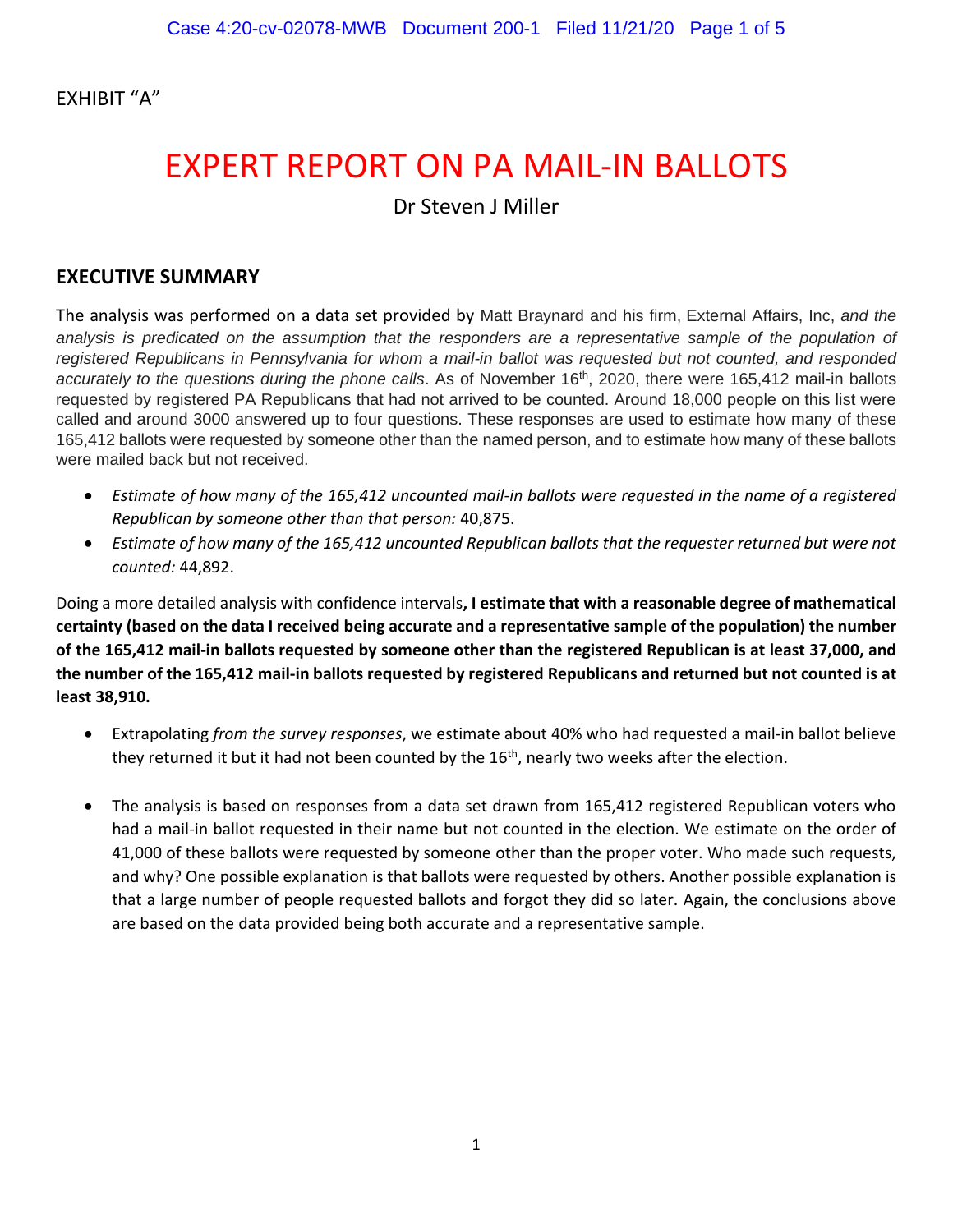## **DETAILED ANALYSIS**

I received a data set of responses to a phone survey given to people who are registered Republicans in PA. These people were contacted because there was a mail-in ballot requested in their name for the November 2020 election, but the ballot had not arrived to be counted as of November 16th, 2020; **there are 165,412 such ballots.** In the analysis below I will always make conservative choices (i.e., choices leading to smaller values) when there are multiple ways to interpret the data.

*I assume that the people who responded are a representative sample of this population, and responded accurately in the call.* Around 20,000 of the people called did not respond; most of the calls went to answering machines (around 14,000), had people refuse to talk (around 3000), or there was a bad number / language barrier (about 3500). There were 2684 people who answered the call on November 9<sup>th</sup> or 10<sup>th</sup>, saying either they were the person asked for or wanting to know what the call was about. These respondents were then asked several questions.

The first question was whether or not they had requested a mail-in ballot; 1114 said they did, and 36 were a household member confirming the ballot request. **Thus 1150 of the 2684 confirmed requesting a ballot.** A sizeable number said they did not request a ballot: 531 said they did not while another 25 were a household member stating no mail-in ballot was requested. **This sums to 556 people stated that no ballot was requested.** Of the remaining 978 people, 343 either hung up, refused to talk, or said the person asked for is not available to talk; these 343 people were not asked subsequent questions, though there were also 91 people who said they were unsure if they had requested a ballot were asked the next question. **The remaining 544 people answered that they voted in person** and were not asked any additional questions; this response complicates the analysis as you cannot vote in person if you mail-in a ballot unless you bring the ballot to be cancelled. From the response 'voted in person at the polls' it is unclear if they requested a mail-in ballot; we will thus do the analysis assuming both they all requested and assuming none of them requested.

**We have 1241 people moving on to Question 3** (those who answered yes, had a family member answer yes, or were unsure). Of these, **463 mailed back their ballot** (though there is no record of their ballot being received; 452 said they mailed back their ballot and 11 were family members saying it was mailed) and **643 said they had not mailed back their ballot** (632 said they had not, 11 had family members say it was not mailed). The remaining people were unsure, refused to speak, hung up, or were not the right person.

Our goal is to try to estimate the number of mail-in ballots in PA from these responses with these two issues. We start with the 165,412 people who were recorded as having requested a mail-in ballot but no ballot had arrived. From Question 2 there were 1150 who confirmed requesting a ballot and 556 who did not (this is ignoring the 91 who were unsure and the 544 who said they voted in the polls). Thus we have 556 out of 1706 who said the did not request a ballot but one was requested in their name, which is about 32.59% or 53,909 ballots. To be conservative, we include the 544 people who answered Question 2 by saying they voted in person at the polls. If we assume all of these people brought their ballots with them to be voided, this raises the denominator from 1706 to 2250 for a percentage of around 24.18% (down from the 32.59% before). If we extrapolate *this* number to the 165,412 ballots **we now have 40,875 ballots across PA that were requested by someone other than the person in whose name they were recorded**.

We now turn to estimating the number of mail-in ballots requested by registered Republicans who thought they returned them but which have not arrived and been counted (as of November 16<sup>th</sup>, 2020). From the responses,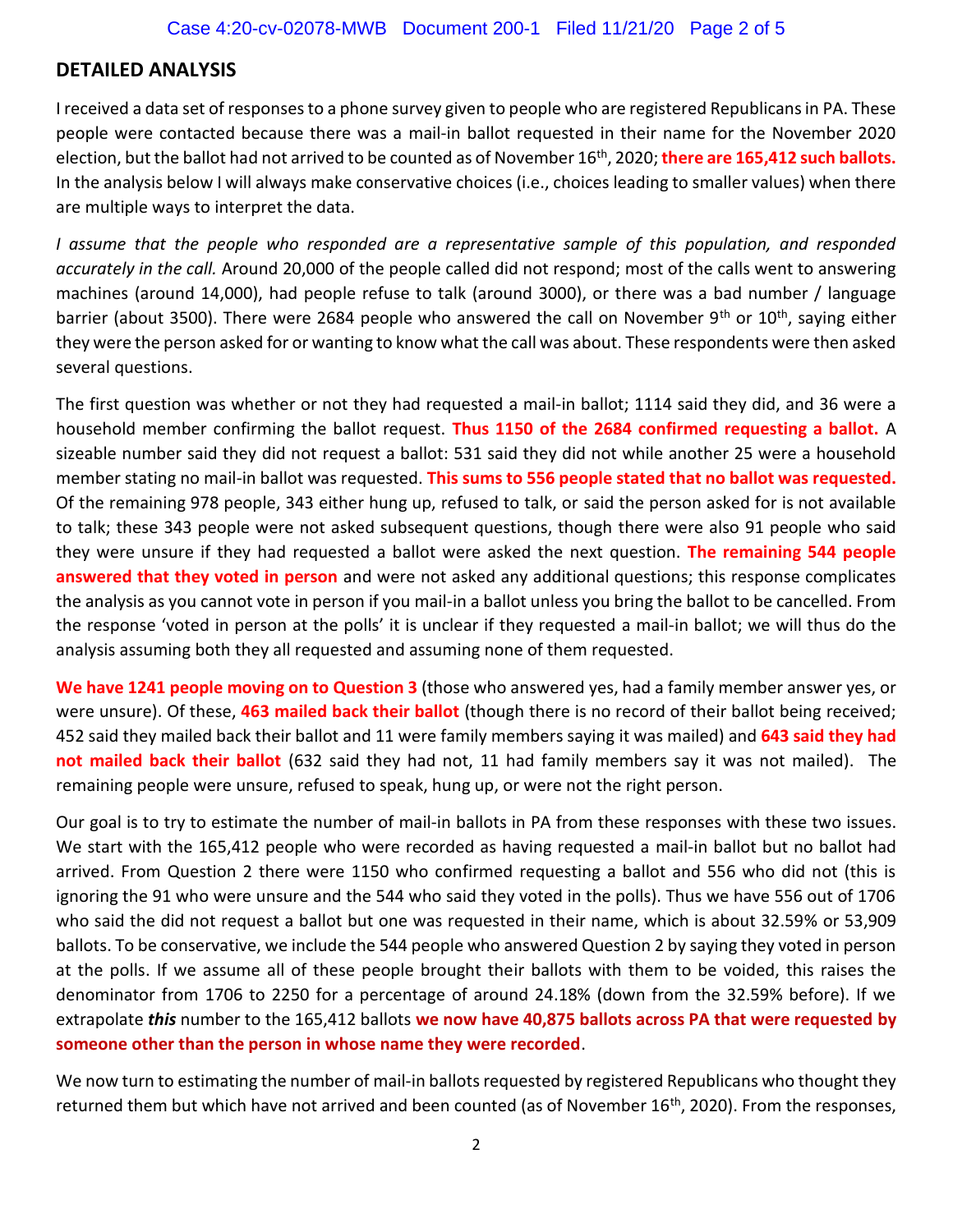#### Case 4:20-cv-02078-MWB Document 200-1 Filed 11/21/20 Page 3 of 5

463 people out of 1150 (or around 40.26%) said they had requested a ballot and sent it back; however, these ballots have not been counted. We need to figure out what number to apply this percentage to. We adopt a conservative approach and from the 165,412 ballots we now remove the estimated 53,909 (the largest of all our numbers) ballots that were not requested by registered Republicans in their name to get there were 111,503 ballots requested by registered Republicans in PA. Multiplying this by 40.26% yields **44,892 Republican ballots that the requesters returned but were not counted**. If instead we remove the lower estimate of 40,875 ballots (for the number of ballots requested in someone's name but not by them) and subtract that from 165,412 we get 120,520 ballots requested by registered Republicans in PA. Multiplying this by 40.26% yields **48,522 Republican ballots that the requester returned but were not counted.**

#### **EXTENSION: CONFIDENCE INTERVALS**

We can do a more detailed analysis and obtain confidence intervals; we will be conservative and take the lower values. If we have a large number of data points (usually more than 30 suffice; as we are in the hundreds to thousands there are no concerns) and we observe in a sample of size n of a population of size N that x have a property, we can extrapolate that to how many in the entire population have the property.

The simplest estimate is that the proportion in the sample with the property is  $p = x/n$ . so the number in the entire population is just  $pN = x N / n$ . The difficulty with that is small errors in our estimate of the proportion in the sample scale. Thus we frequently construct 95% and 99% confidence intervals.

If each person from the population of size N is independently chosen to be in the sample of size n, and each person has the same probability p of having the desired property, then the number of people in the sample with the property can be approximated by a normal distribution. We have 95% of the mass of the normal is within 1.96 standard deviations of the mean, and 99% is within 2.576 standard deviations. This leads to the following confidence intervals, where below p is the observed sample proportion having the property ( $p = x/n$ ):

- 95% confidence interval for the probability:  $p 1.96 \sqrt{\frac{p(1-p)}{n}}$  $\frac{(1-p)}{n}$  to  $p + 1.96 \sqrt{\frac{p(1-p)}{n}}$ n
- 99% confidence interval for the probability:  $p 2.576 \int \frac{p(1-p)}{p}$  $\frac{(p-1)p}{n}$  to  $p + 2.576 \sqrt{\frac{p(1-p)}{n}}$  $\boldsymbol{n}$

Once we have these, we can extrapolate to the entire population by multiplying by N:

- 95% for the number with property:  $p 1.96 N \sqrt{\frac{p(1-p)}{n}}$  $\frac{(1-p)}{n}$  to  $p + 1.96 N \sqrt{\frac{p(1-p)}{n}}$  $\boldsymbol{n}$
- 99% for the number with property:  $pN 2.576 N \sqrt{\frac{p(1-p)}{n}}$  $\frac{(1-p)}{n}$  to  $pN + 2.576 N \sqrt{\frac{p(1-p)}{n}}$  $\boldsymbol{n}$

We now apply this to our problem. For the first question, we had either 556 out of 1706 who said they did not request a ballot but we know one was requested in their name, or (including the 544 who said they voted in person) we have 556 out of 2250.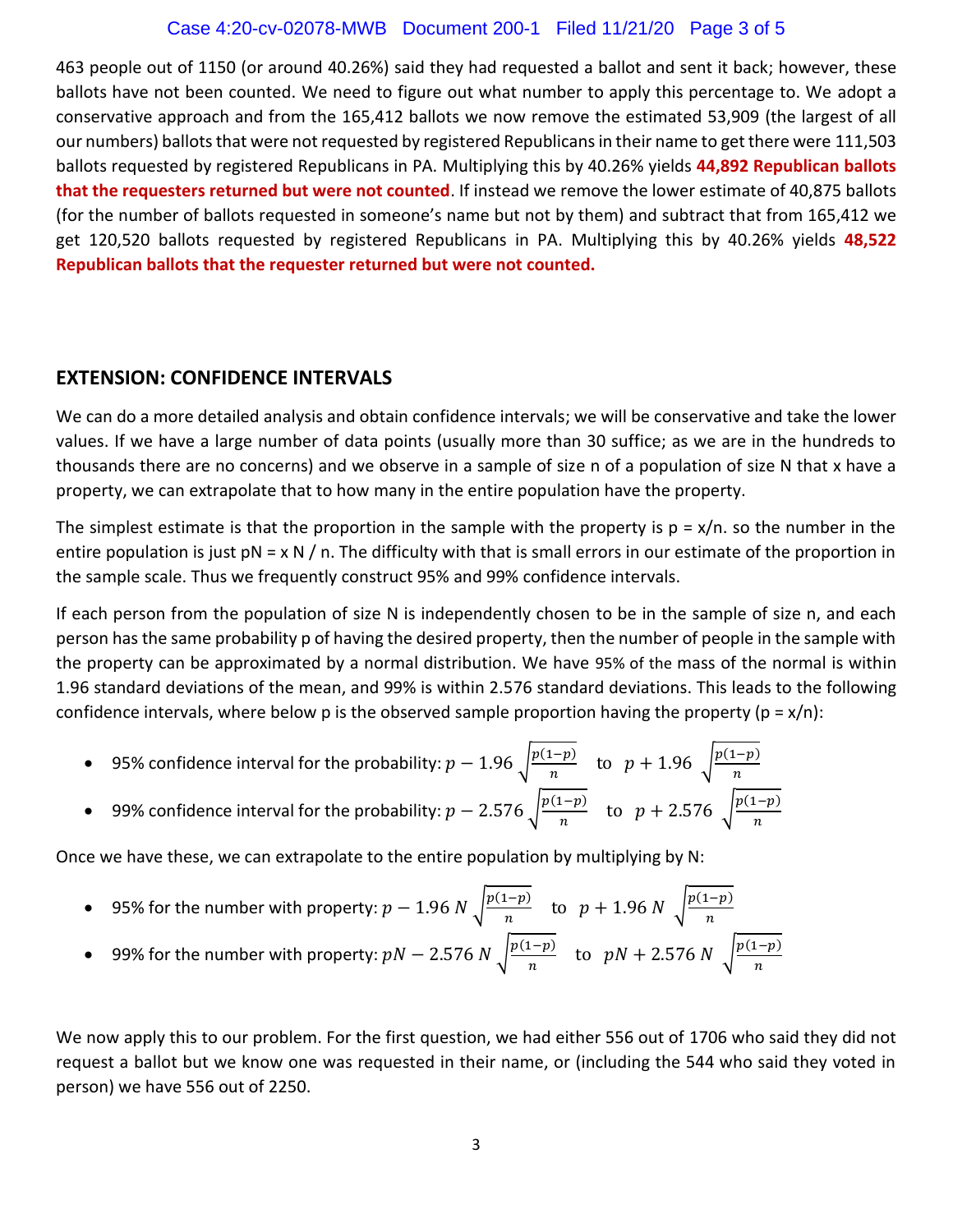### Case 4:20-cv-02078-MWB Document 200-1 Filed 11/21/20 Page 4 of 5

- 95% confidence interval for the probability:  $[30.46\%, 34.92\%]$  or  $[22.93\%, 26.49\%]$ ,
- 99% confidence interval for the probability:  $[29.76\%, 35.62\%]$  or  $[22.37\%, 27.05\%]$ .

We can use this to estimate the number of ballots requested by someone other than the registered Republican:

- 95% confidence interval for such ballots: [50,380, 57,755] or [37927, 43823],
- 99% confidence interval for such ballots:  $[49,222, 58,914]$  or  $[37001, 44750]$ .

Thus our conservative estimate is there are at least 37,000 ballots requested by someone other than the voter, assuming the data is accurate and the responders are a representative sample.

We can apply a similar analysis to the number of ballots that responders said were returned but were not received. Here we have 463 of 1150 registered Republicans saying they had requested and returned a ballot, but as of November 16<sup>th</sup>, 2020 no ballot in their name had arrived to be counted. It is easy to construct 95% and 99% confidence intervals for these probabilities (we observed 40.26%).

- 95% confidence interval for the probability: [37.43%, 43.10%],
- 99% confidence interval for the probability: [36.54%, 43.99%].

To estimate a 95% or 99% confidence interval we need to know how many ballots to remove from the 165,412. We can compute this many different ways, but in the interest of obtaining the most conservative estimate we subtract the largest number, 58,914, and use the smallest percentage, 36.54%, which gives

simplest, widest range we can look at the high and low values from the above analysis of what to subtract from 165,412: 37,001 and 58,914. Thus using the lower value of the 99% confidence interval values we obtain that **to a reasonable level of mathematical certainty, assuming the data is accurate and drawn from a representative sample of the population, the number of mail-in ballots requested by registered Republicans and returned but not counted is at least 38,910**.

Respectfully submitted,

Steven g Mille

Steven J Miller November 21, 2020